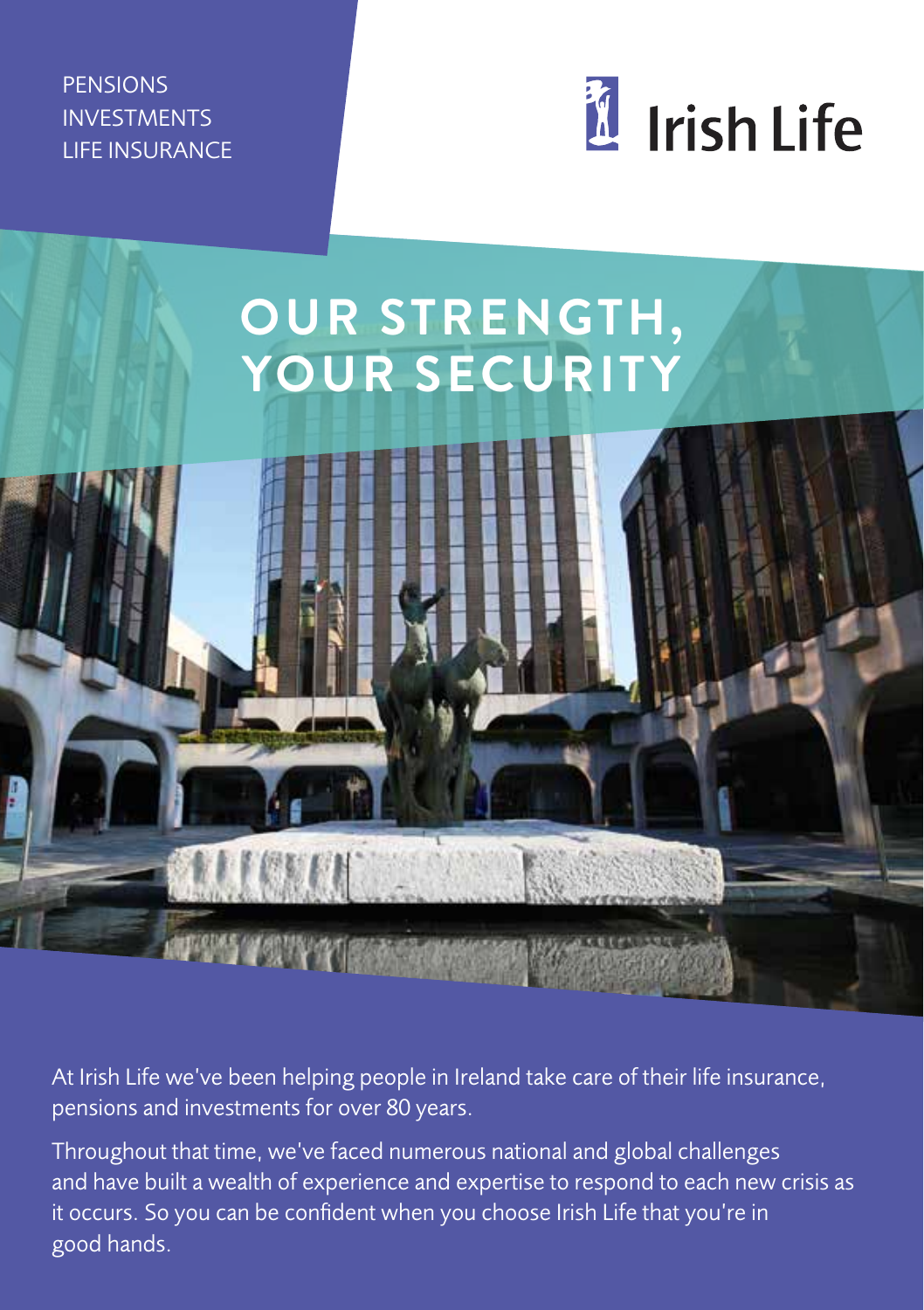# **BUILDING ON OUR STRENGTHS. INVESTING FOR THE FUTURE.**

Irish Life was founded in 1939 and is one of Ireland's leading financial services companies.

#### FINANCIAL STRENGTH

• Irish Life Assurance is currently rated "AA" for Insurer Financial Strength by Fitch Ratings.

#### RECOGNISED AS THE PENSION LEADERS IN IRELAND

- Pension leaders in Ireland based on market share, July 2019.
- Managing the pensions of the Irish employees of 8 of the 10 biggest Irish companies (ISEQ), and 7 of the 10 biggest U.S companies (S&P500).\*

#### INVESTMENT EXPERTISE

Irish Life Investment Managers (ILIM) is an investment manager for Irish Life Assurance plc.

- Irish Life Investment Managers currently have assets under management of €76.2 billion.
- Award winning investment managers winner of Investment Manager of the Year in the Irish Pensions Awards five times from 2013 - 2019.
- Winner of Passive Manager of the Year at the 2019 European Pensions Awards.

*Source: Irish Life Investment Managers, March 2020.* 

#### GROWING TO MEET OUR CUSTOMERS' NEEDS

- A major expansion of our Customer Service Centre in Dundalk in 2019.
- Great customer experience winner of Best in Financial Services at the 2018 Irish Customer Experience Impact Awards and winner of the Customer Experience Award at the 2019 All Ireland Marketing Awards.

*All information above is correct as of March 2020 and is subject to change. Sources: Irish Life unless otherwise stated. \*Irish Life Investment Managers, March 2020..*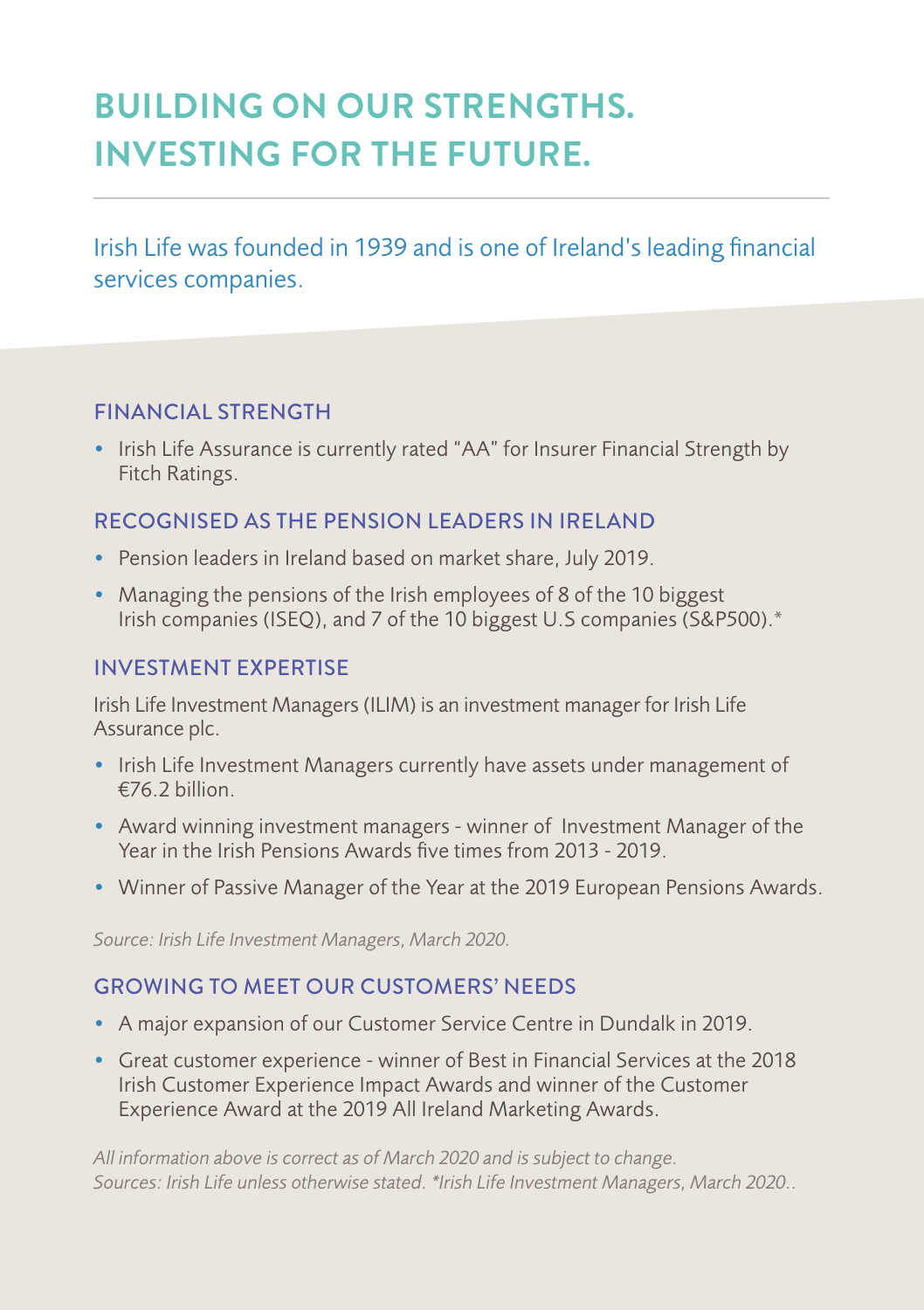# **PART OF ONE OF THE WORLD'S LEADING LIFE ASSURANCE ORGANISATIONS**

Great-West Lifeco has operations in Canada, the United States and Europe through Great-West Life, Canada Life and Irish Life.



#### GREAT-WEST LIFECO AND ITS COMPANIES HAVE AROUND

- \$1.5 trillion in consolidated assets under administration.
- 31+ million customer relationships.
- Over 24,000 employees world-wide.

*This information is correct at at March 2020 and is subject to change.*

Please see greatwestlifeco.com and **irishlife.ie** for current information on Great-West Lifeco inc. and the Irish Life Group.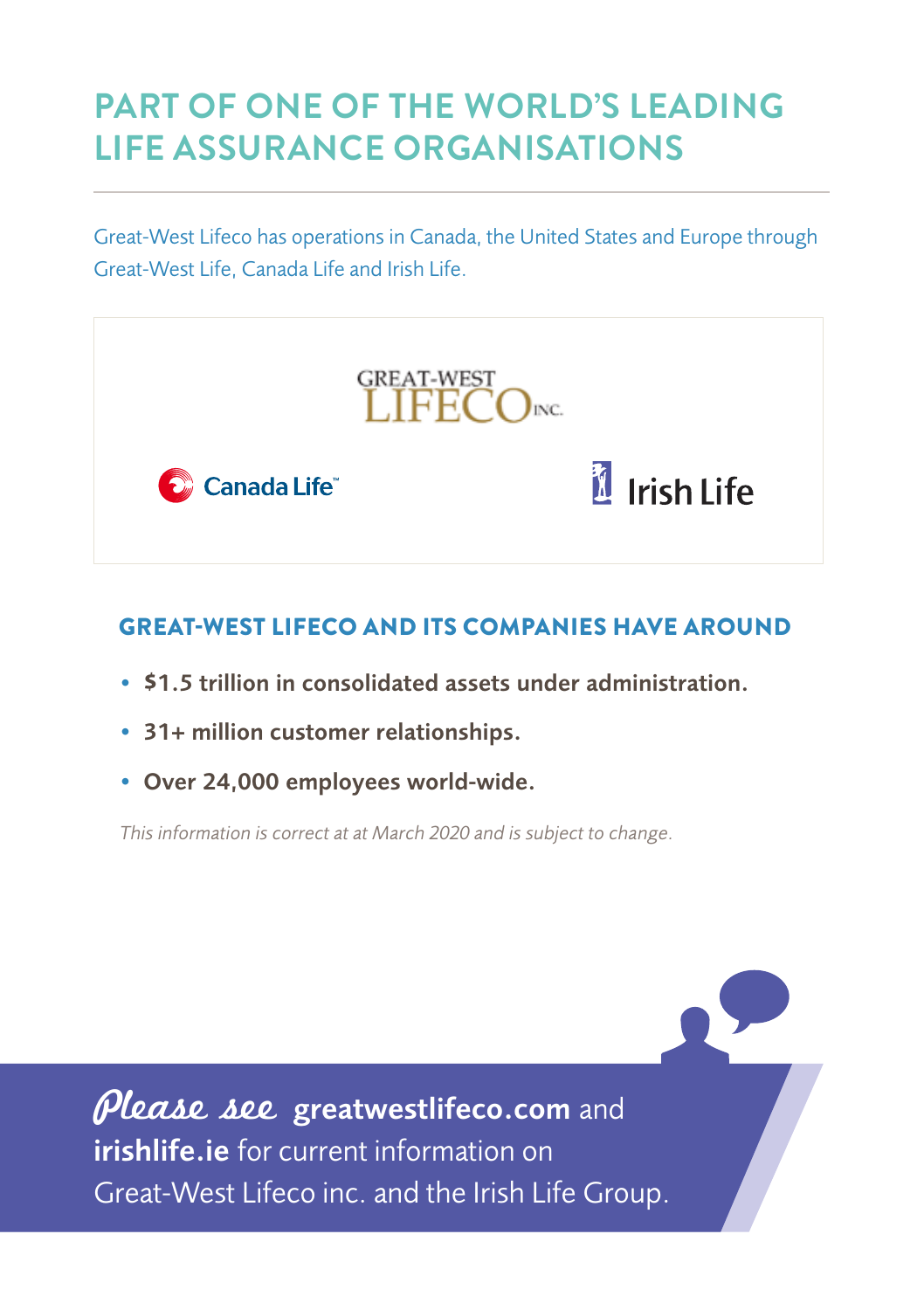# **INSURER AND FINANCIAL STRENGTH RATINGS**

Great West Lifeco maintains ratings from five independent ratings companies. These ratings are intended to provide investors with an independent measure of the credit quality of the securities of a corporation and are indicators of the likelihood of payment and the capacity of a corporation to meet its obligations in accordance with the terms of each obligation.

In the first quarter of 2020, the credit ratings for Great West Lifeco and its major operating subsidiaries were unchanged - the "Insurer" and "Insurer Financial Strength" ratings are set out in table below and you can find full details on greatwestlifeco.com. The Company continued to receive strong ratings relative to its North American peer group resulting from its conservative risk profile, stable net earnings and consistent dividend track record. These ratings are not a recommendation to buy, sell or hold the securities of the Company or its subsidiaries and do not address market price or other factors that might determine suitability of a specific security for a particular investor. The ratings also may not reflect the potential impact of all risks on the value of securities and are subject to revision or withdrawal at any time by the rating agency.

Great West Lifeco's operating companies are assigned a group rating from each rating agency. This group rating is predominantly supported by the Company's leading position in the Canadian insurance market and competitive positions in the U.S. and European markets. Each of Great West Lifeco's operating companies benefits from the strong implicit financial support and collective ownership by Great West Lifeco. There were no changes to the Company's group credit ratings in first quarter of 2020.

| <b>Rating agency</b>                         | <b>Measurement</b>                   | <b>Canada Life</b> | <b>Irish Life</b> | <b>GWL&amp;A</b> |
|----------------------------------------------|--------------------------------------|--------------------|-------------------|------------------|
| A.M. Best Company                            | <b>Financial Strength</b>            | $A+$               |                   | $A+$             |
| <b>DBRS Morningstar</b>                      | <b>Financial Strength</b>            | AA                 |                   | <b>NR</b>        |
| <b>Fitch Ratings</b>                         | Insurer Financial<br>Strength        | AA                 | AA                | AA               |
| Moody's Investors<br>Service                 | <b>Insurer Financial</b><br>Strength | Aa3                |                   | Aa3              |
| Standard & Poor's<br><b>Ratings Services</b> | <b>Insurer Financial</b><br>Strength | AA                 |                   | AA               |